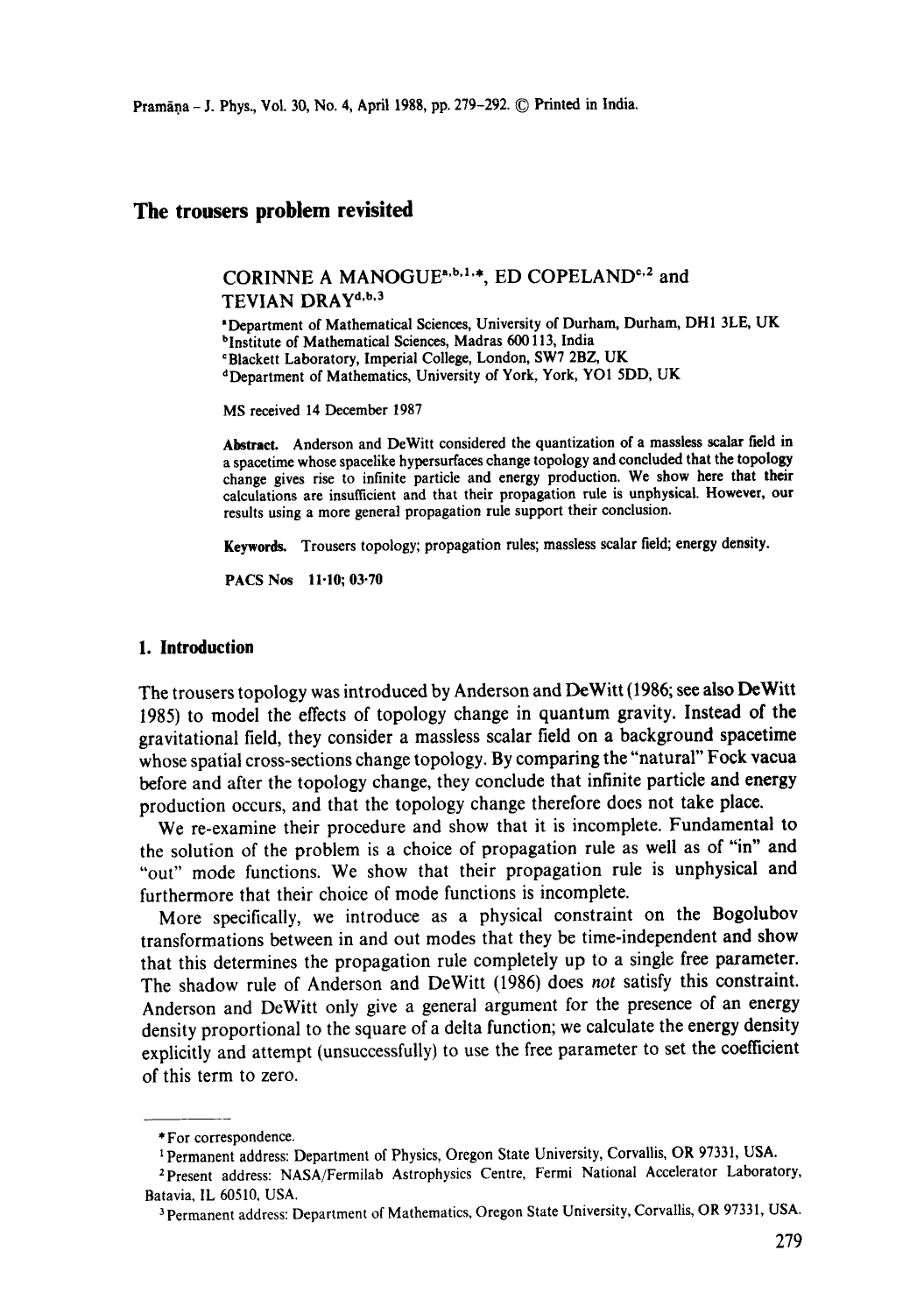A re-examination of the problem also shows that the set of modes used was incomplete, and that there are in fact new modes associated with the topology change. A satisfactory treatment of this problem would require quantizing these modes as well; we postpone a discussion of this to a future paper.

In § 2 we describe the trousers topology and establish the general framework for the problem. In § 3 we consider the question of which propagation rules are allowed. A complete tabulation of the explicit forms of the propagated mode functions so obtained is deferred to the Appendix, and it is seen that the shadow rule of Anderson and DeWitt (1986) is not acceptable. The inner products (Bogolubov coefficients) between in and out modes are also given in the Appendix. Section 4 contains the calculation of the energy density, and in § 5 we discuss our results.

## **2. The trousers topology**

We consider the massless scalar wave equation propagating on a two-dimensional spacetime whose spatial cross-sections change topology from  $S^1$  to  $S^1 + S^1$ . At early times the spacetime will be a two-dimensional cylinder with circumference  $2\lambda$ , while at late times it has split into two disjoint cylinders, each with circumference  $\lambda$ ; see figure 1. The spacetime looks like an inverted pair of trousers.

At early and late times the cylinders can be chosen to be flat and Lorentzian. However, if we take the region where the topology change occurs to be smooth, then there must be a coordinate patch at the crotch of the trousers which is Euclidean; there is no global Lorentzian metric on the manifold shown in figure 1. But if the metric changes signature then the determinant of the metric changes sign, and therefore must either be zero somewhere or be complex-valued. In either case, the interpretation of the wave eauation is unclear. To avoid these problems we will shrink the Euclidean



**Figure** 1. The trousers topology. At early times the cross-section is a circle of circumference 22, while at late times the cross-section consists of two, disjoint circles, each of circumference  $\lambda$ . There is necessarily a coordinate patch, indicated by dotted lines, where the manifold is spacelike, i.e. the metric there is positive definite.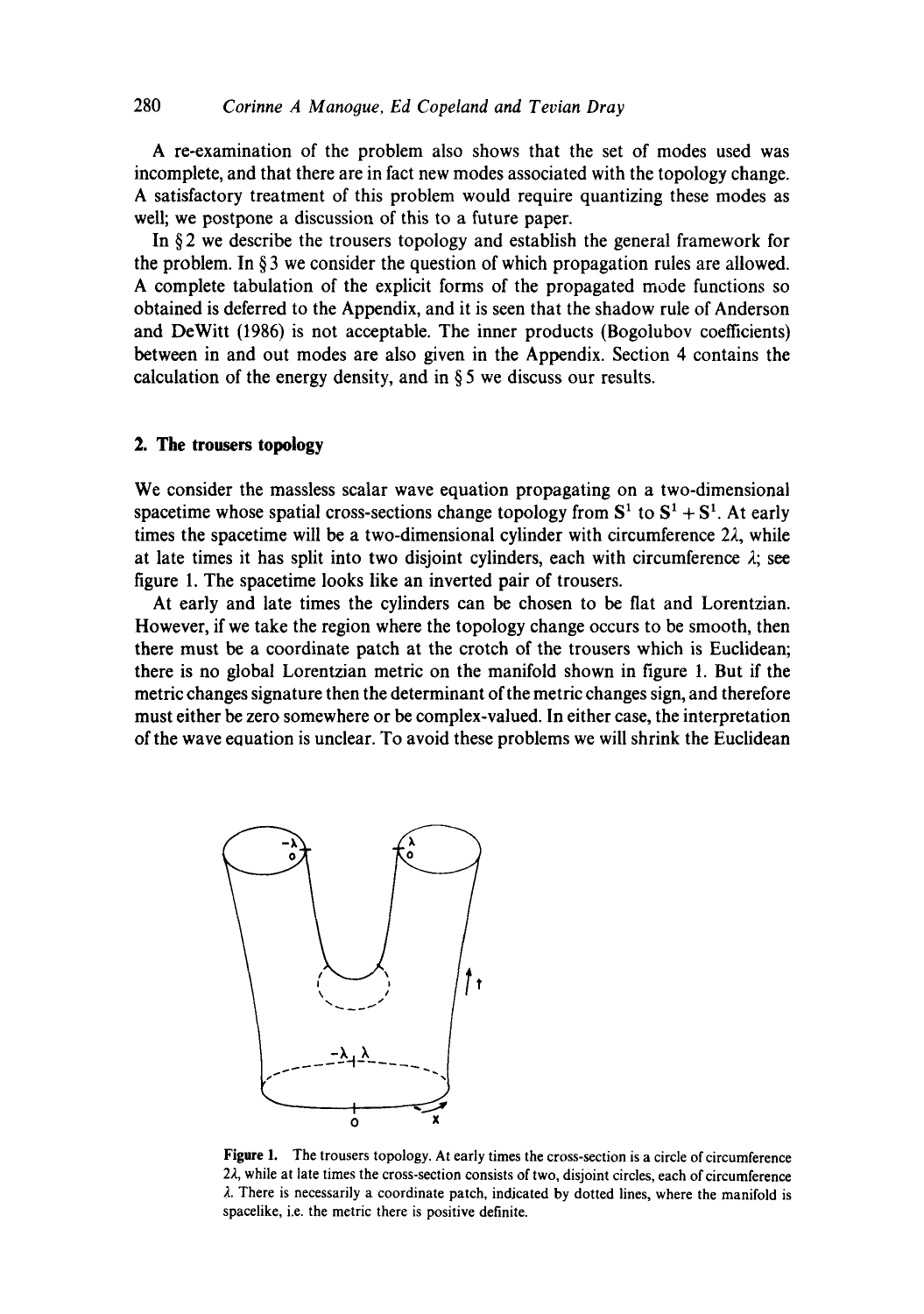patch to a single, extremely singular point and then remove this point from the spacetime. The resulting manifold is Lorentzian everywhere and may be chosen to be flat; see figure 2. We choose coordinates  $x, t$  with

$$
t \in \mathbb{R}; \quad x \in [-\lambda, \lambda]
$$
 (1)

and where for  $t < 0$  the line  $x = \lambda$  is identified with  $x = -\lambda$ , while for  $t > 0$  we identify  $x = \pm \lambda$ , with  $x = 0^{\pm}$ . We will call the region  $t < 0$  the trunk or "in" region, and  $t > 0$ the legs or "out" region. Note that in the legs the coordinate line " $x = 0$ " is ill-defined and one must specify which leg is being referred to. The point where the topology changes is represented by  $t = 0$ ,  $x = -\lambda$ , 0,  $\lambda$  and is removed from the manifold.

Since the metric is chosen to be fiat everywhere, the massless scalar wave equation takes the familiar form

$$
(-\partial_t^2 + \partial_x^2)\phi = 0. \tag{2}
$$

The Klein-Gordon inner product between any two solutions  $\phi$ ,  $\tilde{\phi}$  of (2) is

$$
(\phi, \tilde{\phi}) = i \int_{-\lambda}^{\lambda} (\phi^* \tilde{\phi} - \dot{\phi}^* \tilde{\phi}) dx
$$
 (3)

where the integral is over any surface  $\Sigma = \{t = constant\}$  and where  $*$  denotes complex conjugation and dot denotes derivatives with respect to t. We assume that  $\phi$  satisfies the appropriate periodic boundary conditions, namely

$$
\phi(-\lambda, t) = \phi(+\lambda, t) \quad (t < 0),
$$
  
\n
$$
\phi(\pm \lambda, t) = \phi(0^{\pm}, t) \quad (t > 0).
$$
\n(4)

Note that we do not require  $\phi$  to solve (2) at the singularity; we will return to this fundamental issue in § 3.



**Figure 2.** The unrolled trousers topology. For  $t < 0$  the line  $x = \lambda$  is to be identified with  $x =$  $-\lambda$ , while for  $t > 0$  the line  $x = +\lambda$  is to be identified with  $x = 0^{\pm}$ . The point p where the topology changes is removed from the manifold.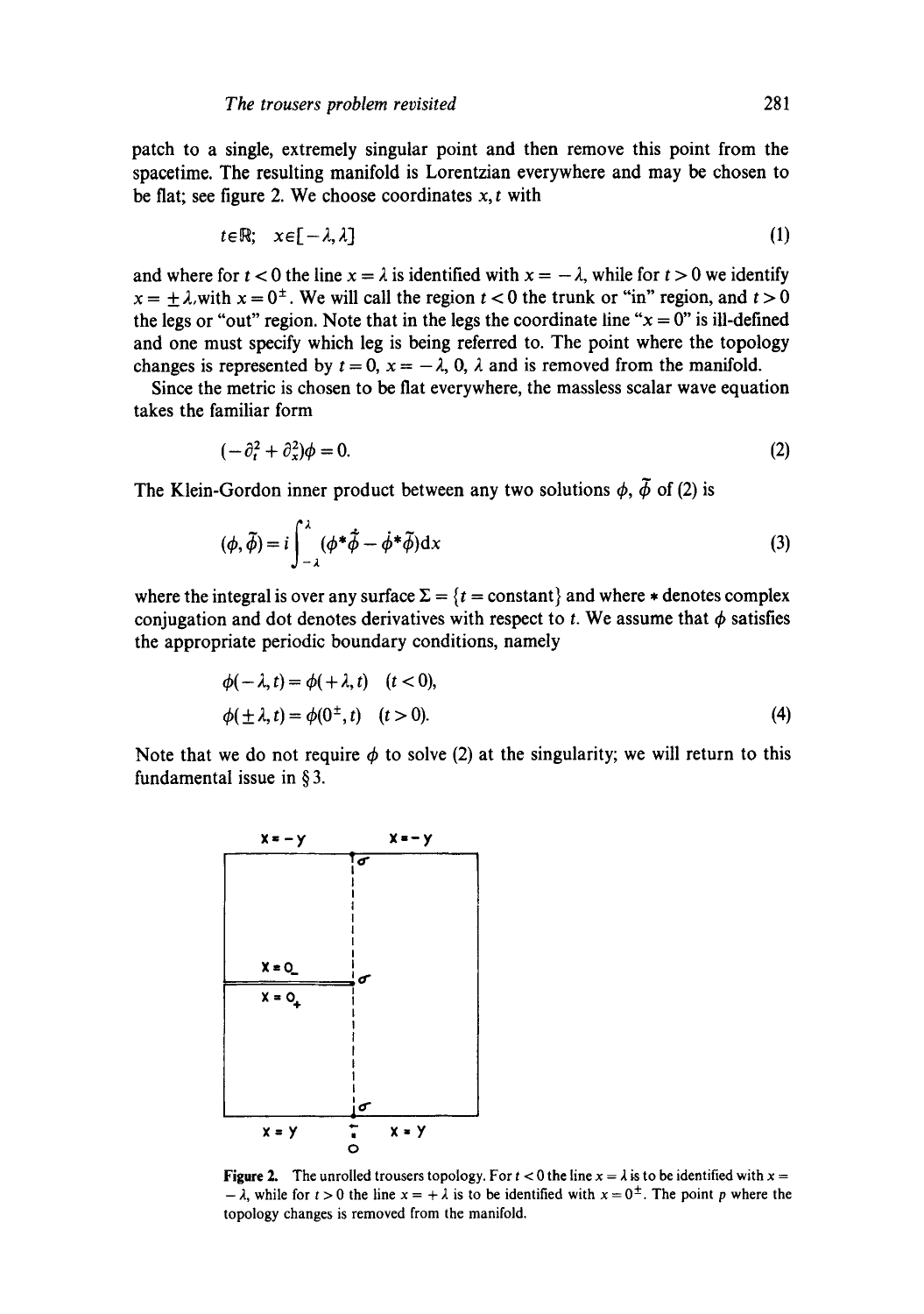The quantization of  $\phi$  on a cylinder of radius 2 $\lambda$  proceeds as follows. The modes

$$
u_k = \frac{1}{\sqrt{4|k|\lambda}} \exp[i(kx - |k|t)] \quad \left(k = \frac{\pi n}{\lambda}, 0 \neq n \in \mathbb{Z}\right)
$$
 (5)

are orthonormal with respect to (3), i.e.

$$
(u_k, u_{k'}) = \delta_{kk'} = -(u_k^*, u_k^*)
$$
  
(6)  

$$
(u_k, u_{k'}^*) = 0.
$$

However, the set  $\{u_k, u_k^*\}$  is *not* complete. Unlike the case of unbounded Minkowski space, on the cylinder the constant mode and the mode proportional to t have finite Klein-Gordon product with each other and are orthogonal to  $u_k$  and  $u_k^*$  and therefore must be included in the complete set of modes. Note that these "zero-frequency" modes have zero norm.\*\*

The quantum field  $\phi$  can be expanded as

$$
\phi = \sum_{k \neq 0} \left( a_k u_k + a_k^{\dagger} u_k^{\dagger} \right) + Q \alpha_0 + P \beta_0, \tag{7}
$$

where the operators  $Q$  and  $P$  are Hermitian. Demanding the usual equal time commutation relations

$$
[\phi(x,t),\dot{\phi}(x',t)]=i\delta(x-x')
$$
\n(8)

leads to the commutation relations

$$
[a_k, a_{k'}^{\dagger}] = \delta_{kk'}; \quad [Q, P] = i \tag{9}
$$

(all others zero). We define the vacuum state  $|0_{in}\rangle$  by

$$
a_k|0_{\rm in}\rangle = 0 = P|0_{\rm in}\rangle \tag{10}
$$

so that it will be the state of lowest energy. (The Hamiltonian has a term proportional to  $P^2$ .)

The apparent contradiction between (9) and (10) (try evaluating  $\langle 0| [Q, P]|0\rangle$ ) is resolved by noticing that Q is *not* a well defined operator on eigenstates of P and furthermore the vacuum  $|0\rangle$  is not normalizable. Vacuum expectation values of powers of Q are divergent; we will return to this point in §5.

The procedure used by Anderson and DeWitt (1986) is to assume that at early times (i.e. in the trunk)  $\phi$  can be expanded as in (7) in terms of the trunk modes  $u_k$ while at late times (i.e. in the legs)  $\phi$  possesses a similar expansion in terms of leg modes. More specifically, we introduce leg modes  $u_{iL}, \alpha_L, \beta_L$  ( $u_{iR}, \alpha_R, \beta_R$ ) for  $t > 0$ having support only in the left (right) leg, where they satisfy

<sup>\*\*</sup>One can in fact introduce orthonormal modes  $u_0$ ,  $u_0^*$  given by e.g.  $u_0 = \frac{1}{(2\lambda)^4} (1 - it)$ . However, we will choose the modes  $\alpha_0 = N \in \mathbb{R}$  and  $\beta_0 = t(1/2\lambda N)$ .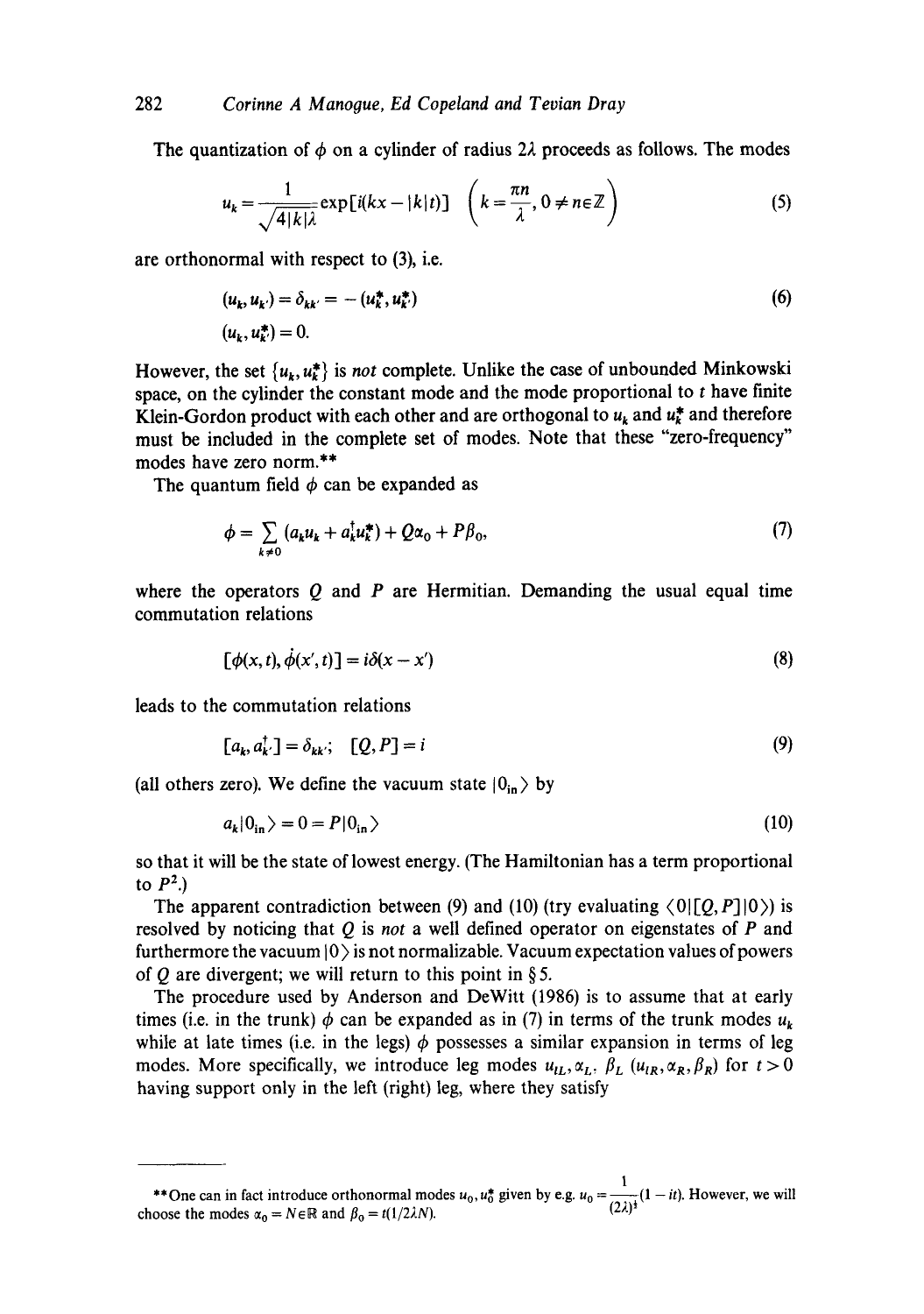$$
u_{iL} = 1/(2|l|\lambda)^{\frac{1}{2}} \exp\left[i(lx - |l|t)\right] \quad \left(l = \frac{2\pi m}{\lambda}, 0 \neq m \in \mathbb{Z}\right),
$$
  
\n
$$
\alpha_L = N_L \in \mathbb{R},
$$
  
\n
$$
\beta_L = \frac{1}{N_L \lambda} t
$$
\n(11)

in the left leg and zero in the right leg, and

$$
u_{iR} = 1/(2|l|\lambda)^{\frac{1}{2}} \exp\left[i(lx - l|t)\right] \quad \left(l = \frac{2\pi m}{\lambda}, 0 \neq m \in \mathbb{Z}\right),
$$
  
\n
$$
\alpha_R = N_R \in \mathbb{R},
$$
  
\n
$$
\beta_R = \frac{1}{N_R \lambda} t
$$
\n(12)

in the right leg and zero in the left leg.  $\phi$  is now assumed to satisfy the expansion (7) in the trunk, and the expansion

$$
\phi = \sum_{l \neq 0} (a_{lL} u_{lL} + a_{lL}^{\dagger} u_{lL}^{\dagger}) + Q_L \alpha_L + P_L \beta_L
$$
  
+ 
$$
\sum_{l \neq 0} (a_{lR} u_{lR} + a_{lR}^{\dagger} u_{lR}^{\dagger}) + Q_R \alpha_R + P_R \beta_R
$$
 (13)

in the legs.

The energy density is given by

$$
T_{tt} = \frac{1}{2}(\dot{\phi}^2 + \phi'^2)
$$
  
=  $\phi_{,u}^2 + \phi_{,v}^2$ , (14)

where prime denotes differentiation with respect to x and  $u = t - x$ ,  $v = t + x$ .

The idea is now to treat  $T_u$  as an operator  $T_u^{\text{out}}$  by inserting (13) into (14), and to evaluate the expectation value

$$
E = \frac{\langle 0_{\text{in}} | T_{tt}^{\text{out}} | 0_{\text{in}} \rangle}{\langle 0_{\text{in}} | 0_{\text{in}} \rangle}
$$
(15)

of the "out" energy density in the "in" vacuum  $|0_{in}\rangle$  defined by (10). The way to do this is to expand the leg operators  $a_{iL}$ , etc., in terms of the trunk operators  $a_k$ , etc., using Bogolubov transformations. However, in order to do this we must be able to compare the two expansions (7) and (13), and to do so we must have a propagation rule which tells us how to propagate trunk modes into the legs and vice versa.

## **3. Propagation rules**

Consider a smooth solution  $\phi$  of (2) in the trunk satisfying the periodic boundary condition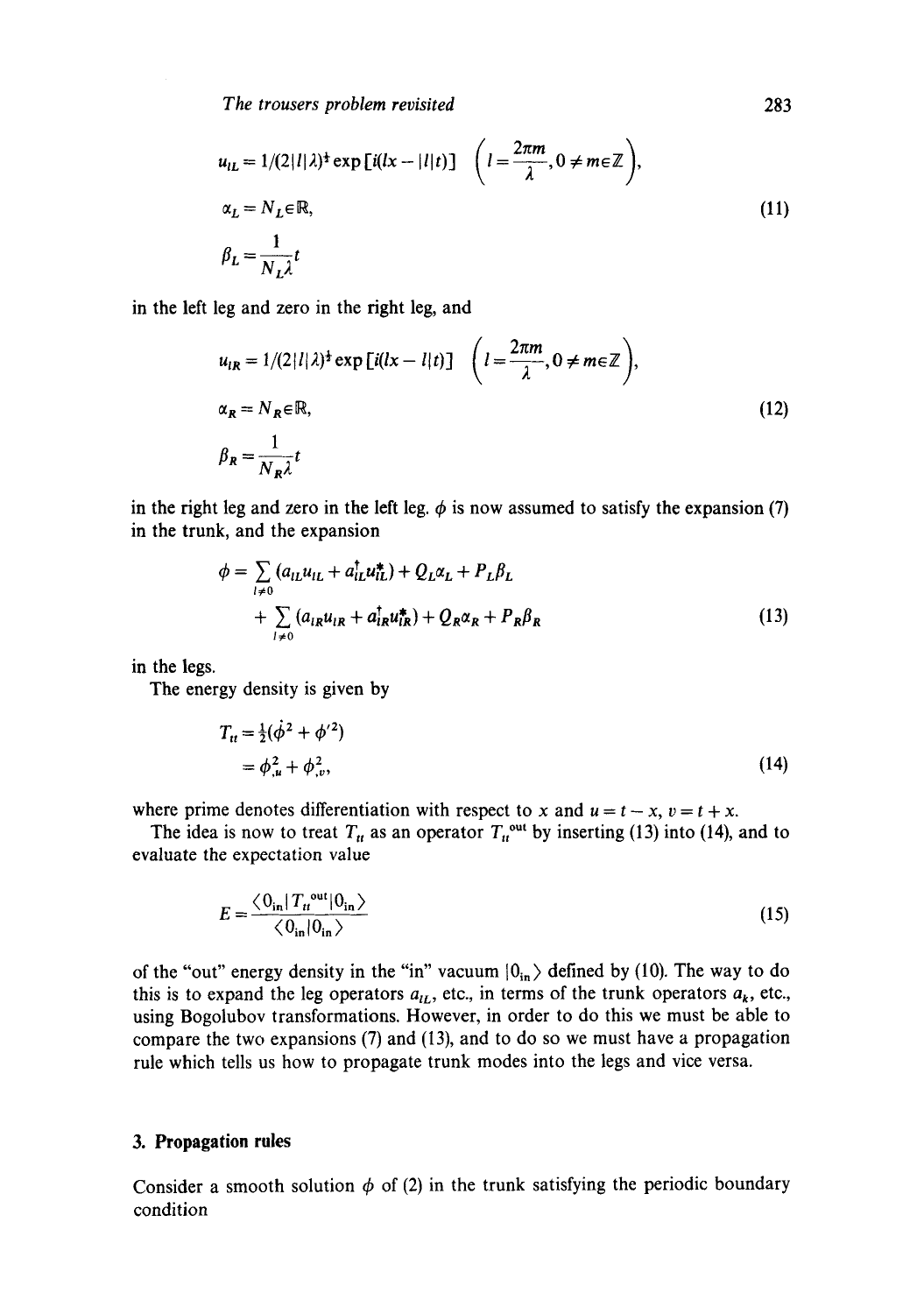284 *Corinne A Manooue, Ed Copela,d and Tevian Dray* 

$$
\phi(x+2\lambda,t)=\phi(x,t) \quad (t<0). \tag{16}
$$

Just prior to the topology change, at  $t = 0^-$ , we can represent  $\phi$  in terms of its Cauchy data

$$
\phi \leftrightarrow \begin{pmatrix} \varphi \\ \pi \end{pmatrix} = \begin{pmatrix} \phi \\ \dot{\phi} \end{pmatrix} \Big|_{t=0} \tag{17}
$$

A propagation rule is a mapping

$$
\binom{\varphi}{\pi} \mapsto \binom{\varphi_L}{\pi_L} \oplus \binom{\varphi_R}{\pi_R} \tag{18}
$$

from Cauchy data in the trunk  $(t = 0^{-})$  to Cauchy data in the legs  $(t = 0^{+})$ . After the singularity, the Cauchy data (at  $t = 0^{+}$ ) will again propagate according to (2).

Away from the singularity there is no problem—causality requires that until one crosses the future light cone emanating from the singularity the propagation is uniquely determined by (2). Thus, at first it seems natural to assume a propagation rule of the form

$$
\varphi_R(x) = [1 - \theta(x)]\varphi(x + \lambda) + \theta(x)\varphi(x) \quad (0 \le x < \lambda),
$$
  
\n
$$
\varphi_L(x) = [1 - \theta(x)]\varphi(x) + \theta(x)\varphi(x - \lambda) \quad (-\lambda < x \le 0),
$$
  
\n
$$
\tilde{\pi}_R(x) = [1 - \theta(x)]\pi(x + \lambda) + \theta(x)\pi(x) \quad (0 \le x < \lambda),
$$
\n(19)

$$
\tilde{\pi}_L(x) = [1 - \theta(x)]\pi(x) + \theta(x)\pi(x - \lambda) \quad (-\lambda < x \leq 0),\tag{20}
$$

with  $\varphi_R$ ,  $\tilde{\pi}_R$ ,  $\varphi_L$ ,  $\tilde{\pi}_L$  periodic with period  $\lambda$  and where  $\theta(x)$  denotes the step function.\*\* But note that, except in the special case  $\phi(x + \lambda) = \phi(x)$ , the data (19) is discontinuous. This suggests that one must allow for the possibility of delta functions in  $\pi_R$  and  $\pi_L$ . On the other hand, there is no way to determine the coefficient of these delta functions uniquely--one has freedom to add "data" at the singularity. We therefore assume a propagation rule of the form (19) but replace (20) by

$$
\pi_{\mathbf{R}}(x) = \tilde{\pi}_{\mathbf{R}}(x) + a\delta(x) \quad (0 \le x < \lambda),
$$
\n
$$
\pi_{\mathbf{L}}(x) = \tilde{\pi}_{\mathbf{L}}(x) + b\delta(x) \quad (-\lambda < x \le 0), \tag{21}
$$

with  $\pi_R$ ,  $\pi_L$  periodic with period  $\lambda$  and a and b arbitrary ( $\phi$ -dependent) constants.

Analogously, in the other direction, starting from  $\phi_R$ ,  $\phi_L$  which are smooth in the legs, we assume a propagation rule of the form\*\*

$$
\varphi(x) = [1 - \theta(x)]\varphi_L(x) + \theta(x)\varphi_R(x) + \theta(x - \lambda)[\varphi_L(x - 2\lambda) - \varphi_R(x)]
$$
  
\n
$$
\pi(x) = [1 - \theta(x)]\pi_L(x) + \theta(x)\pi_R(x) + \theta(x - \lambda)[\pi_L(x - 2\lambda) - \pi_R(x)]
$$
  
\n
$$
-c\delta(x) - d\delta(x - \lambda)
$$
  
\n
$$
(-\lambda < x \leq +\lambda)
$$
\n(22)

<sup>\*\*</sup>To avoid having to deal with step functions and delta functions defined at the boundary of the given range of x, one could replace the range of x throughout (19), (20), (21) with  $x \in [-\lambda/2, \lambda/2]$  using periodicity. A similar comment applies to (22) with the range of x replaced by  $x \in [-\lambda/2, 3\lambda/2]$ .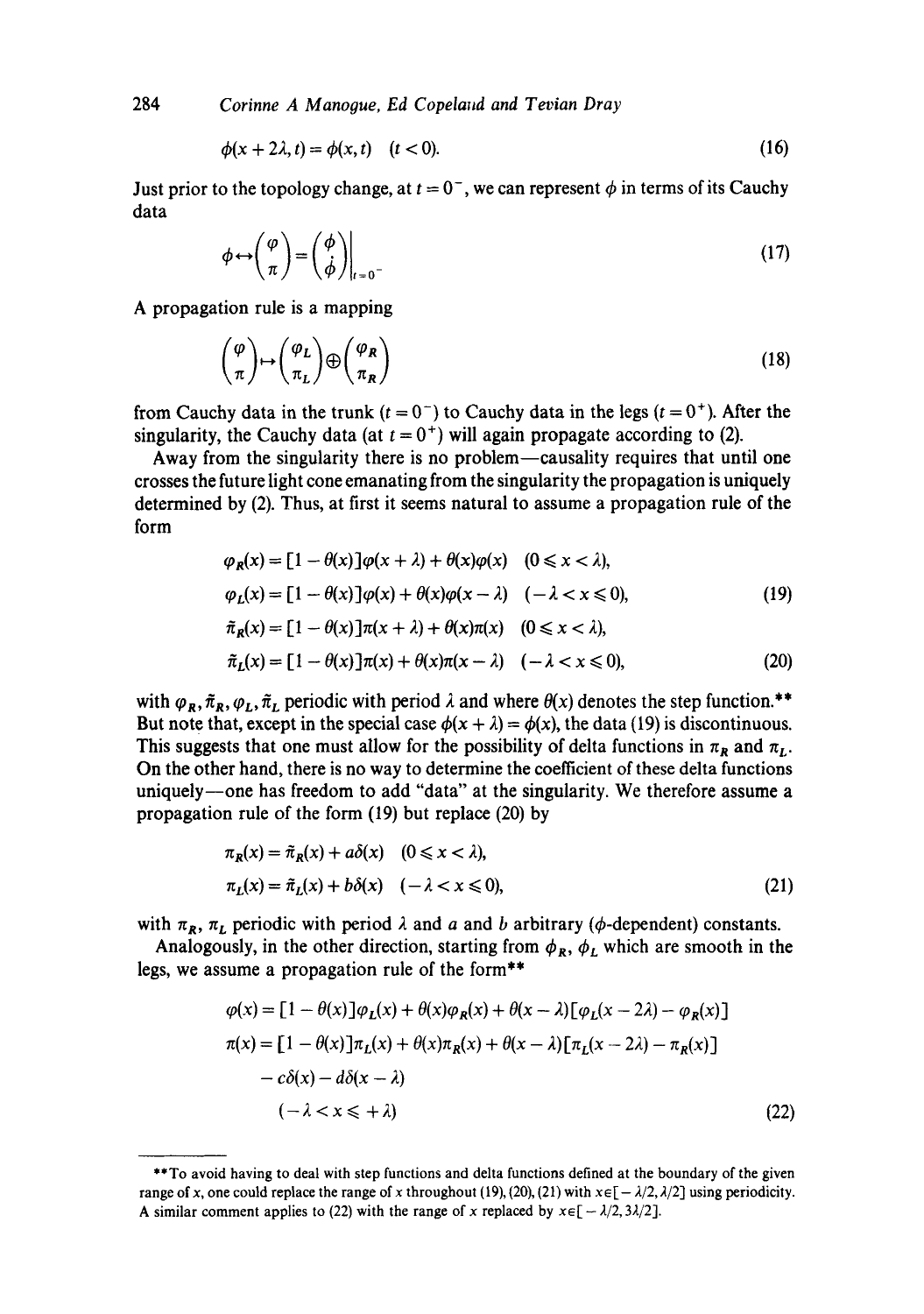with  $\varphi$ ,  $\pi$  periodic with period 2 $\lambda$  and where c, d are arbitrary ( $\varphi_L$ ,  $\varphi_R$  dependent) constants.

What restrictions can we impose on the constants *a, b,c,d?* Although the inner product (3) is independent of t both in the trunk and in the legs, it is *not* necessarily conserved between the trunk and the legs since  $\phi$  does *not* need to solve the wave equation at the singularity. It does, however, seem physically reasonable to *impose* the condition that (3) be conserved. We now show that this reduces the countably infinite number of degrees of freedom inherent in the choice of  $a, b, c, d$  for a given basis to a single degree of freedom!

Consider two solutions  $\phi$ ,  $\tilde{\phi}$  which are smooth *in the trunk* and propagate them to the legs using (19) and (21). Then direct calculation at  $t = 0^{\pm}$  yields

$$
(\phi, \tilde{\phi})_{\text{legs}} = (\phi, \tilde{\phi})_{\text{trunk}} + i[\tilde{a}\phi_R^*(0) - a^*\tilde{\phi}_R(0)] + i[\tilde{b}\phi_L^*(0) - b^*\tilde{\phi}_L(0)]. \tag{23}
$$

But from (19) we have

$$
\varphi_R(0) = \varphi_L(0) = \frac{1}{2} [\varphi(0) + \varphi(\lambda)] \tag{24}
$$

since smoothness of the trunk solution implies that  $\varphi(-\lambda) = \varphi(\lambda)$ . We therefore conclude that

$$
a+b=0.\t(25)
$$

A similar calculation assuming that  $\phi_L, \phi_R, \tilde{\phi}_L, \tilde{\phi}_R$  are smooth *in the legs* and are propagated to the trunk using (22) yields

$$
c + d = 0.\tag{26}
$$

Finally, assuming that  $\phi$  is smooth in the trunk and  $\tilde{\phi}_L$ ,  $\tilde{\phi}_R$  are smooth in the legs (note that now (24) does not hold), and equating the values of  $(\phi, \tilde{\phi})$  in the trunk and in the legs yields

$$
\tilde{c}\varphi^*(0) + \tilde{d}\varphi^*(\lambda) = a^*\tilde{\varphi}_R(0) + b^*\tilde{\varphi}_L(0). \tag{27}
$$

Using (25), (26) we get

$$
\frac{\varphi^*(0) - \varphi^*(\lambda)}{a^*} = \frac{\tilde{\varphi}_R(0) - \tilde{\varphi}_L(0)}{\tilde{c}},\tag{28}
$$

which finally yields (since (28) must hold for *all*  $\phi$ ,  $\tilde{\phi}_R$ ,  $\tilde{\phi}_L$ )

$$
a[\phi] = -b[\phi] = A[\varphi(0) - \varphi(\lambda)]
$$
  
c[\phi\_L, \phi\_R] = -d[\phi\_L, \phi\_R] = A^\*[\varphi\_R(0) - \varphi\_L(0)], (29)

where  $\vec{A}$  is an arbitrary constant, i.e. the amount of delta function added in each case to the (propagated)  $\pi$  data is proportional to the discontinuity in the (propogated)  $\varphi$ data. If we now further require that  $\phi$ ,  $\phi^*$  should propagate to the complex conjugates of each other then A must be real.

One additional requirement on a propagation rule is that it should be invertible--if a propagated solution is propagated back again, it should agree with the original solution. Although the mappings  $(19)$ ,  $(21)$ ,  $(22)$  have only been defined for smooth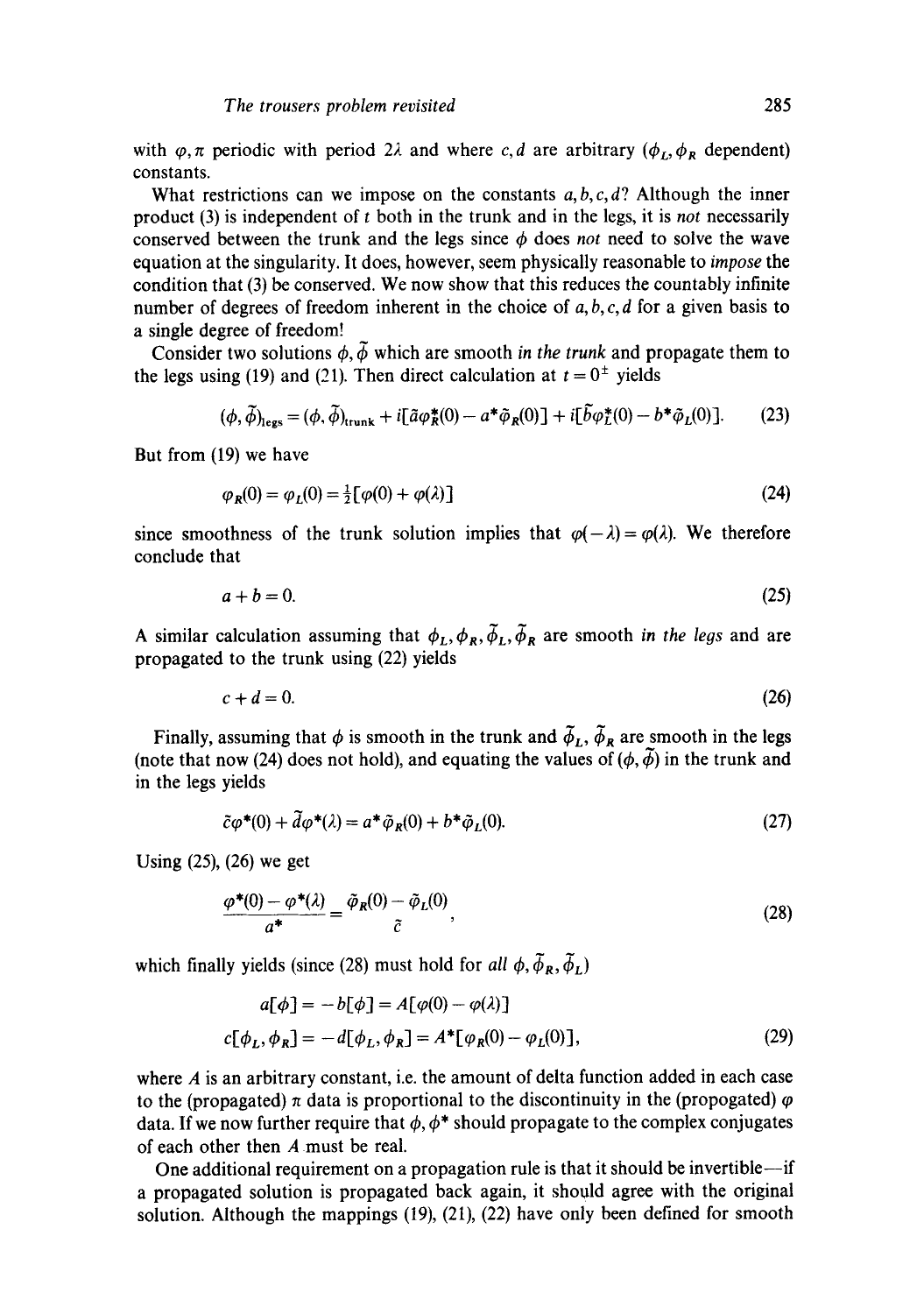functions, they can be extended to discontinuous functions in such a way that this condition is satisfied.

## **4. Energy density**

We now turn to the evaluation of the energy density (15). Consider first (cf. (14)) the term

$$
E_u = \frac{\langle 0_{\rm in} | \phi_{,u}^{\rm out} \phi_{,u}^{\rm out} | 0_{\rm in} \rangle}{\langle 0_{\rm in} | 0_{\rm in} \rangle} \tag{30}
$$

evaluated in the right leg. Using (13) and the fact that each leg mode has support in one leg only, we obtain\*\*

$$
\phi_{,u}^{\text{out}}\big|_{\text{max}} = \sum_{l>0} (-il) [a_{lR} u_{lR} - a_{lR}^\dagger u_{lR}^*] + \frac{P_R}{2N_R \lambda}.
$$
 (31)

From (13) we obtain

$$
a_{iR} = (u_{iR}, \phi),
$$
  
\n
$$
a_{iR}^{\dagger} = -(u_{iR}^*, \phi),
$$
  
\n
$$
P_R = -i(\alpha_R, \phi).
$$
\n(32)

We use (7) and (32) to rewrite the expansion (31) in terms of trunk operators (whose expectation values in the trunk vacuum  $|0_{in}\rangle$  are known) and Bogolubov coefficients which are given in the Appendix. A messy but straightforward calculation then yields

$$
E_u = \sum_{\substack{n > 0 \ n \text{ odd}}} \sum_{m,m'= -\infty}^{\infty} \frac{1}{4\pi \lambda^2 n} \exp\left[ -(2\pi i/\lambda)(m + m')u \right]
$$
  
 
$$
\times \left[ \left( A + 1 + \frac{4m}{n - 2m} \right) \left( A + 1 - \frac{4m'}{n + 2m'} \right) + (A - 1)^2 \right] + \frac{\pi}{2} \sum_{m > 0} m.
$$
 (33)

It turns out that this expression is valid in both the left and right legs. A similar calculation for  $E_v$ , defined as in (30) with u replaced by v, yields

$$
E_v = \sum_{\substack{n > 0 \ n \text{ odd}}} \sum_{m,m'= -\infty}^{\infty} \frac{1}{4\pi\lambda^2 n} \exp\left[ -(2\pi i/\lambda)(m + m')v \right]
$$
  
 
$$
\times \left[ (A+1)^2 + \left( A - 1 + \frac{4m}{n+2m} \right) \left( A - 1 - \frac{4m'}{n-2m'} \right) \right] + \frac{\pi}{2} \sum_{m>0} m.
$$
 (34)

<sup>\*\*</sup> Note that for  $k > 0$ ,  $u_k = u_k(u)$ , while for  $k < 0$ ,  $u_k = u_k(v)$ . Compare footnote in Appendix A.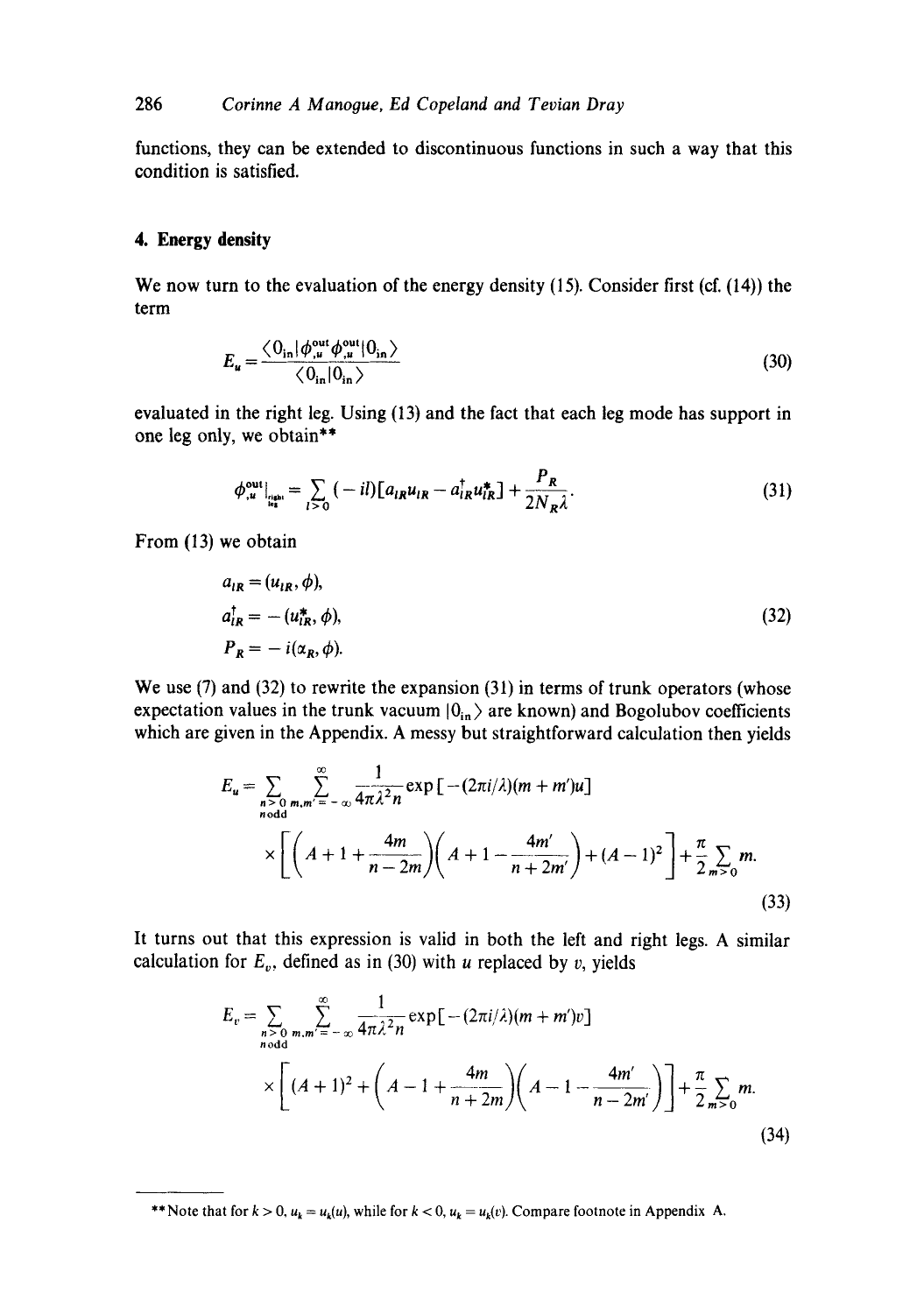The expressions (33) and (34) are of course divergent; we have not yet implemented any renormalization procedure. Normal ordering the expression (30) with respect to leg operators will, among other things, remove the last sum in (33), (34) which has support everywhere and which is proportional to  $\delta^2(0)$  (i.e. it is of the same order as is ordinarily removed by normal ordering in Minkowski space). However, the leading order divergence in (33) goes like

$$
(A2 + 1)\sum_{\substack{n > 0\\ n \text{ odd}}} \frac{1}{n} \sum_{m=-\infty}^{\infty} \exp(-2\pi i m u/\lambda) \sum_{m'=-\infty}^{\infty} \exp(-2\pi i m' u/\lambda).
$$
 (35)

The last two sums are each proportional to  $\delta(u)$  and the first sum contributes a logarithmically divergent factor as well. This term is not altered by normal ordering. (34) has exactly the same divergence, with u replaced by v. Since (35) has support only along  $u = 0$ , the divergences in  $E_u$  and  $E_v$  cannot cancel each other. The only way to remove them is therefore to choose the coefficient in front to be zero. But this is manifestly impossible as this coefficient is strictly positive. It is worth mentioning that this would still be true if the calculation were repeated with A allowed to be complex.

#### **5. Discussion**

The general argument given by Anderson and DeWitt (1986) for the presence of  $\delta^2$ terms (i.e.  $\delta^2(u)$  and  $\delta^2(v)$ ) in the energy density, leading to infinite total energy, does not take into account the possibility of the coefficients of these terms being zero. Furthermore, as the Minkowski divergence is proportional to  $\delta^2(0)$  one could hope that renormalization might remove the  $\delta^2$  divergences anyway. Also we have shown that the shadow rule used by Anderson and DeWitt (1986) is unphysical because it does not lead to well-defined inner products, and that there exists only a one-parameter family of physically acceptable propagation rules.

However, calculating the energy density explicitly using these propagation rules shows that the leading divergence is worse then  $\delta^2$  due to the presence of an additional logarithmically divergent factor. This term cannot therefore be removed by normal ordering. Furthermore, the coefficient of this term is strictly positive, independent of the choice of parameter. Our calculations therefore tend to support the conclusions of Anderson and DeWitt (1986) that a change in the topology of spacetime would require an infinite amount of energy.

It is also of interest to consider the time-reversed problem, i.e. the expectation value of the "in" energy density in the "out" vacuum. Although the calculation is formally identical, the result turns out to involve terms like

$$
\frac{\langle 0_{\text{out}} | Q_R^2 | 0_{\text{out}} \rangle}{\langle 0_{\text{out}} | 0_{\text{out}} \rangle} \tag{36}
$$

which are divergent. That these terms are absent in the calculation considered above can be traced directly to the fact that the trunk modes  $\alpha_0$ ,  $\beta_0$  propagate smoothly to the legs, whereas the leg modes  $\alpha_R$ ,  $\beta_R$ ,  $\alpha_L$ ,  $\beta_L$  do *not* propagate smoothly to the trunk.

This raises the intriguing possibility that the divergences (36) might cancel the others, leading to an "entropy" law reminiscent of black hole physics: one cylinder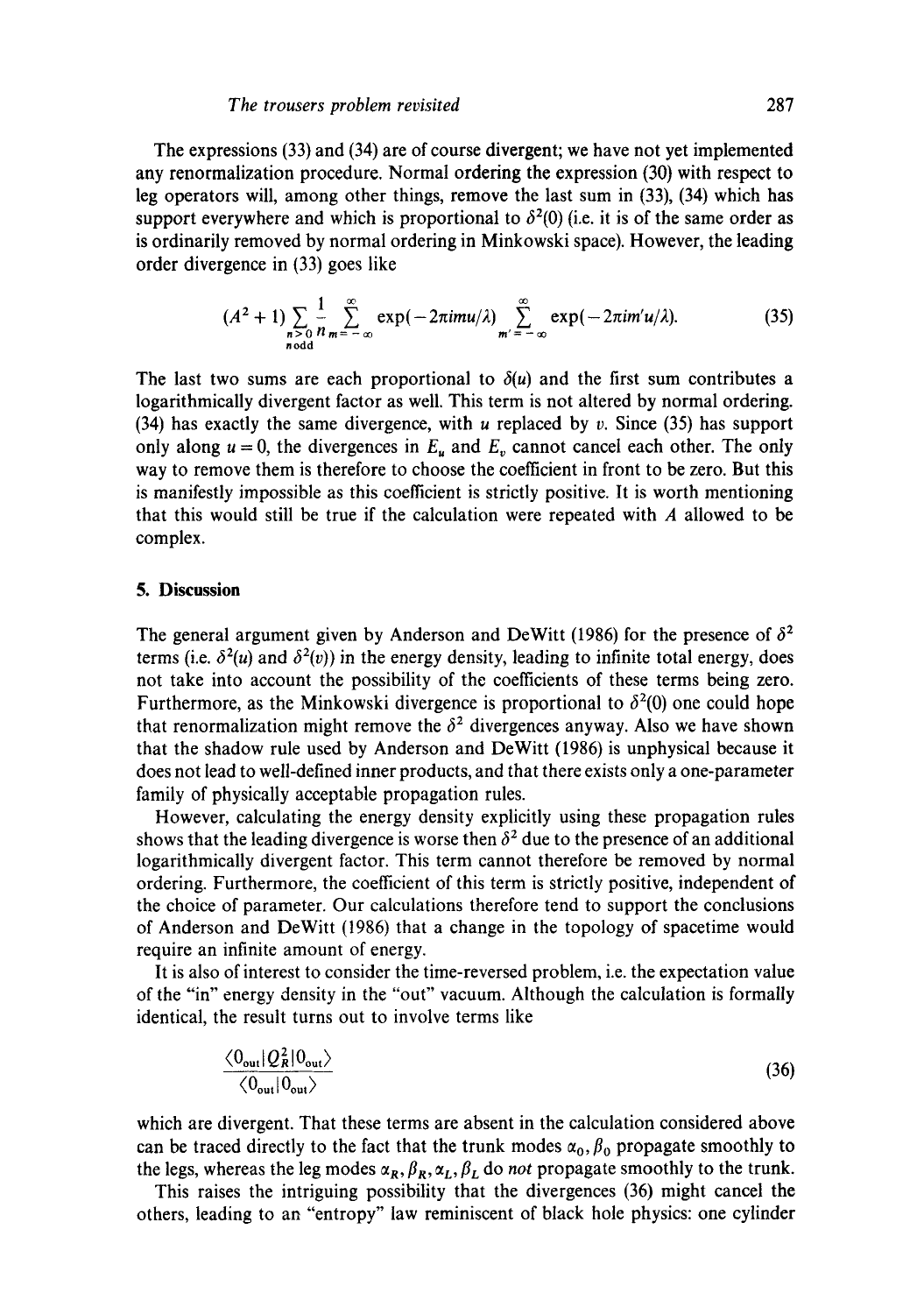could not split into two, but two could join together to form one. While we are pursuing this possibility, it seems so far that the  $Q<sup>2</sup>$  divergence also enters the energy density in a positive-definite way.

Bosonic string interactions can be thought of as massless scalar fields  $X^{\mu}$  propagating on the trousers topology. Why, then, doesn't the conclusion of Anderson and DeWitt (1986) apply to string theory and prevent strings from interacting'? The answer is that in string theory the scalar fields represent the physical coordinates embedding the string in a higher dimensional spacetime. This embedding is continuous. Physical strings only interact when they can, i.e. when they touch in the embedding space; our "strings" are forced to interact regardless of whether or not they "touch". In fact, if the conclusion of Anderson and DeWitt (1986) were shown to be false, it would probably imply the existence of *nonlocal* string interactions!

There is however one more possibility to be considered before accepting the conclusions of Anderson and DeWitt (1986). Throughout the calculation it has been *assumed* that the expansions (7) and (13) are complete (or at least equivalent) so that the Bogolubov transformations make sense. Furthermore, one can verify by direct calculation that the Bogolubov coefficients satisfy the appropriate relations, e.g. the analogue for a non-orthonormal basis of the usual relations (Birrell & Davies, 1982)

$$
\alpha \alpha^{\dagger} - \beta \beta^{\dagger} = I; \quad \beta \alpha^{\dagger} - \alpha \beta^{\dagger} = 0,
$$
  
\n
$$
\alpha^{\dagger} \alpha - \beta^{\dagger} \beta^* = I; \quad \alpha^{\dagger} \beta - \beta^{\dagger} \alpha^* = 0.
$$
\n(37)

Contrary to popular belief, the fact that the Bogolubov coefficients satisfy (37) does *not*  imply that the two sets of modes are complete (Dray and Manogue 1988). One must then ask if there are additional modes which have been overlooked.

Surprisingly, the answer appears to be yes. Consider the functions  $\gamma_0$ ,  $\gamma$  defined by (A3), (A6), (A15) and assumed to be zero elsewhere. These functions are illustrated in figure 3. Since they are a linear combination of purely right- and left-moving functions, they satisfy the wave equation everywhere (except at the singularity). But  $\gamma_0$  is orthogonal to all trunk modes, while  $\gamma$  is orthogonal to all leg modes! It thus appears that one must include  $\gamma_0$  in the expansion (7), and  $\gamma$  in (13), and that they constitute extra degrees of freedom which must be quantized. The point is that unlike standard problems our modes are fundamentally discontinuous objects, and so it is *not* clear



Figure 3. The new mode functions  $\gamma_0$ ,  $\gamma$  defined by (A3), (A6), (A15).  $\gamma_0$  is orthogonal to all trunk modes, while  $\gamma$  is orthogonal to all leg modes.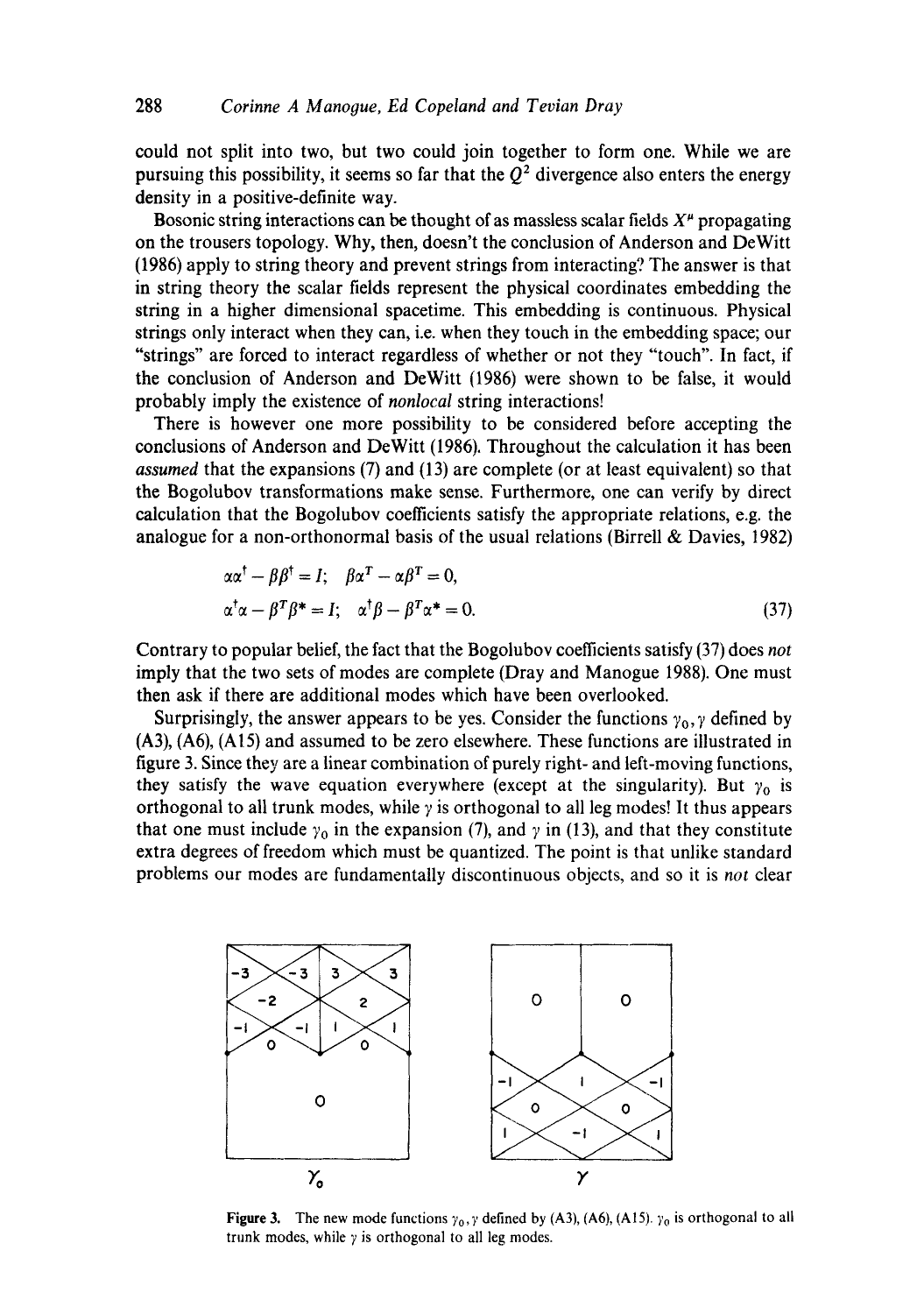which space of functions the field  $\phi$  belongs to. We are actively pursuing these questions.

#### **Acknowledgements**

TD and CAM gratefully acknowledge SERC postdoctoral fellowships in the UK as well as Indo-US fellowships funded jointly by the NSF and the USIA in the US and the UGC in India. They are also grateful to the Raman Research Institute, Bangalore and the Tata Institute of Fundamental Research, Bombay for hospitality. EC gratefully acknowledges an SERC post doctoral fellowship and the hospitality of the University of York.

#### **Appendix**

We first give the results of applying the propagation rules discussed in  $\S$  3 to the trunk and leg modes discussed in §2, thus obtaining two sets of mode functions which are defined on all of spacetime. We then tabulate the inner products between the two sets of mode functions. *Assumin9* that the two sets are equivalent these inner products are just the Bogolubov transformations. (This assumption is discussed in  $\S$ 5).

Applying the propagation rule given by (19), (21), (29) to the trunk modes  $U_k$ ,  $V_k$ for  $k = (\pi n/\lambda)$ , *n* even and to  $\alpha_0$ ,  $\beta_0$  shows that these modes are unchanged.\*\* However, applied to  $U_k$ ,  $V_k$  for  $k = \frac{\pi n}{\lambda}$ , *n* odd yields in the right leg ( $t \ge 0$ ,  $x \in [0, \lambda]$ )

$$
U_k = \frac{1}{(4|k|\lambda)^{\frac{1}{2}}} \exp(-iku) \sum_{n=-1}^{\infty} (-1)^n [\theta(u - n\lambda + \lambda) - \theta(u - n\lambda)]
$$
  
+ 
$$
\frac{(A+1)}{(4|k|\lambda)^{\frac{1}{2}}}\gamma_0,
$$
  

$$
V_k = \frac{1}{(4|k|\lambda)^{\frac{1}{2}}} \exp(-ikv) \sum_{n=-1}^{\infty} (-1)^n [\theta(v - n\lambda) - \theta(v - n\lambda - \lambda)]
$$
 (A1)

$$
+\frac{(A-1)}{(4|k|\lambda)^{\frac{1}{2}}}\gamma_0,\tag{A2}
$$

where

$$
\gamma_0 = \sum_{n=0}^{\infty} \left[ \theta(u - n\lambda) + \theta(v - n\lambda - \lambda) \right].
$$
 (A3)

and in the left leg ( $t \ge 0$ ,  $x \in [-\lambda, 0]$ )

$$
U_k = \frac{1}{(4|k|\lambda)^{\frac{1}{2}}} \exp(-iku) \sum_{n=-1}^{\infty} (-1)^n [\theta(u-n\lambda) - \theta(u-n\lambda - \lambda)] + \frac{(A+1)}{(4|k|\lambda)^{\frac{1}{2}}}\gamma_0,
$$
 (A4)

<sup>\*\*</sup>For ease of calculation we have introduced the right- and left-moving trunk modes  $U_k(u) = u_k$ ,  $V_k(v) = u_{-k}$  for  $k > 0$ . We will also use the notation  $U_{-k} = U^*_k$ ,  $V_{-k} = V^*_k$ . Analogous definitions hold in the legs.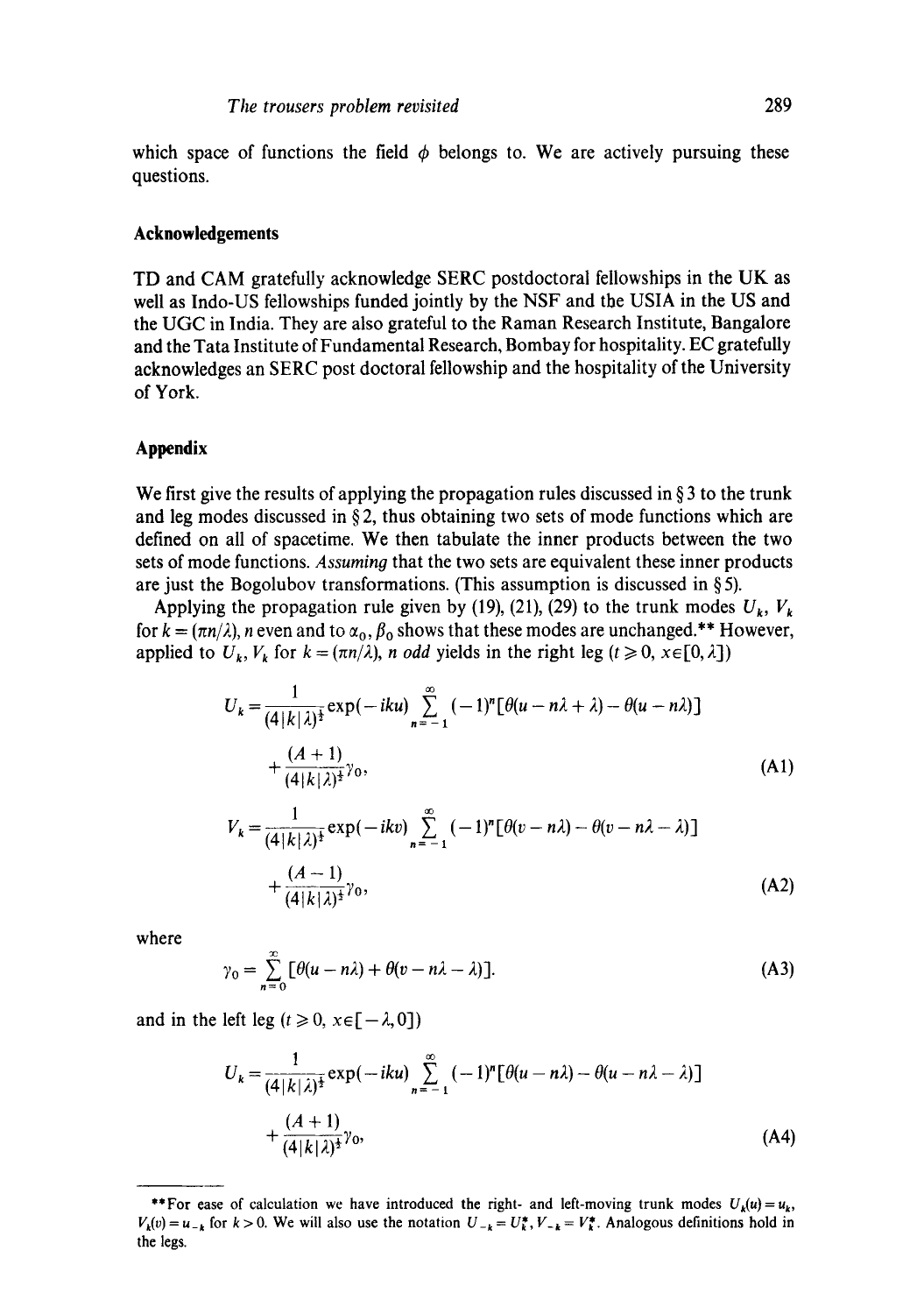290 *Corinne A Manooue, Ed Copeland and Tevian Dry* 

$$
V_k = \frac{1}{(4|k|\lambda)^{\frac{1}{2}}} \exp(-ikv) \sum_{n=-1}^{\infty} (-1)^n [\theta(v - n\lambda + \lambda) - \theta(v - n\lambda)]
$$
  
+ 
$$
\frac{(A-1)}{(4|k|\lambda)^{\frac{1}{2}}}\gamma_0,
$$
 (A5)

where here

$$
\gamma_0 = -\sum_{n=0}^{\infty} \left[ \theta(u - n\lambda - \lambda) + \theta(v - n\lambda) \right].
$$
 (A6)

The first  $(y_0$  independent) part of each of (A1), (A2), (A4), (A5) corresponds to the shadow rule of Anderson and DeWitt and takes fight (left) moving solutions in the trunk to right (left) moving solutions in the legs. Note that no value of  $\vec{A}$  yields the shadow rule for *both* right and left moving modes. This means that the shadow rule does *not* have the form required by (29) and therefore does not conserve inner products and is unphysical. Physically propagated modes are no longer purely right (left) moving.

Applying the propagation rule given by (22), (29) to the leg modes yields in the trunk  $(t < 0, x \in [-\lambda, \lambda])$ 

$$
U_{lR} = \frac{1}{(2|l|\lambda)^{\frac{1}{2}}} \exp(-ilu) \sum_{n=-1}^{\infty} \left[ \theta(-u - 2n\lambda) - \theta(-u - 2n\lambda - \lambda) \right]
$$
  
+ 
$$
\frac{(A-1)}{2(2|l|\lambda)^{\frac{1}{2}}}\gamma,
$$
 (A7)

$$
U_{1L} = \frac{1}{(2|l|\lambda)^{\frac{1}{2}}} \exp(-ilu) \sum_{n=-1}^{\infty} \left[ \theta(-u - 2n\lambda + \lambda) - \theta(-u - 2n\lambda) \right]
$$

$$
- \frac{(A-1)}{2(2|l|\lambda)^{\frac{1}{2}}}\gamma,
$$
(A8)

$$
V_{1R} = \frac{1}{(2|l|\lambda)^{\frac{1}{2}}} \exp(-ilv) \sum_{n=-1}^{\infty} \left[ \theta(-v - 2n\lambda + \lambda) - \theta(-v - 2n\lambda) \right]
$$
  
+ 
$$
\frac{(A+1)}{2(2|l|\lambda)^{\frac{1}{2}}}\gamma,
$$
 (A9)

$$
V_{iL} = \frac{1}{(2|l|\lambda)^{\frac{1}{2}}} \exp(-ilv) \sum_{n=-1}^{\infty} \left[ \theta(-v - 2n\lambda) - \theta(-v - 2n\lambda - \lambda) \right]
$$

$$
-\frac{(A+1)}{2(2|l|\lambda)^{\frac{1}{2}}}\gamma,
$$
(A10)

$$
\alpha_R = \frac{N_R}{2} \sum_{n=-1}^{\infty} \left[ \begin{array}{cc} \theta(-u-2n\lambda) - \theta(-u-2n\lambda-\lambda) \\ +\theta(-v-2n\lambda+\lambda) - \theta(-v-2n\lambda) \end{array} \right] + \frac{1}{2}AN_R\gamma, \tag{A11}
$$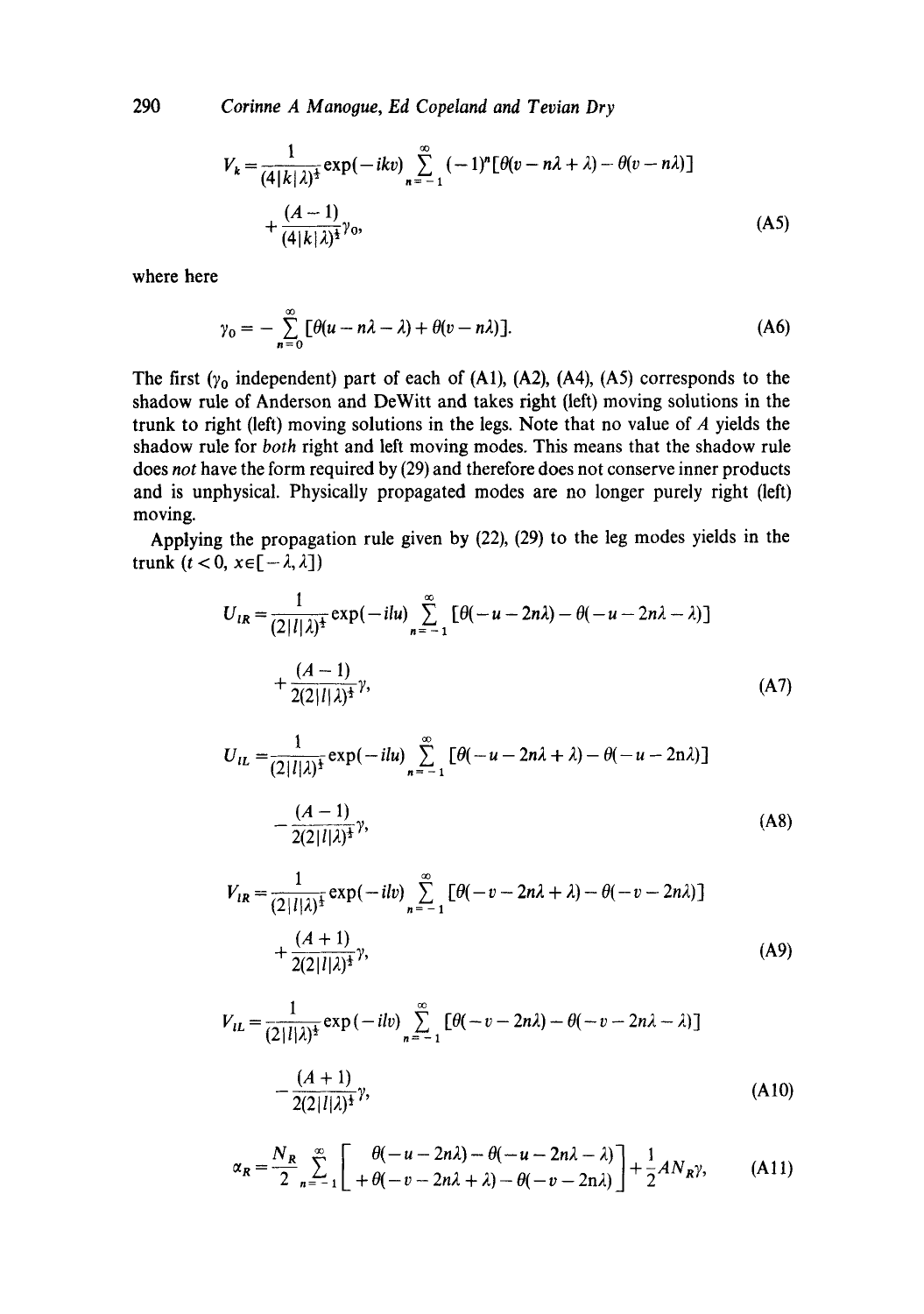*The trousers problem revisited* 291

$$
\alpha_L = \frac{N_L}{2} \sum_{n=-1}^{\infty} \left[ \begin{array}{cc} \theta(-u - 2n\lambda + \lambda) - \theta(-u - 2n\lambda) \\ + \theta(-v - 2n\lambda) - \theta(-v - 2n\lambda - \lambda) \end{array} \right] - \frac{1}{2} A N_L \gamma, \tag{A12}
$$

$$
\beta_R = \frac{v}{2N_R \lambda} + \frac{1}{2N_R \lambda} \sum_{n=0}^{\infty} (-1)^n \left[ \frac{(u+n\lambda)\theta(-u-n\lambda)}{-(v+n\lambda)\theta(-v-n\lambda)} \right]
$$
(A13)

$$
\beta_L = \frac{u}{2N_R \lambda} + \frac{1}{2N_R \lambda} \sum_{n=0}^{\infty} (-1)^n \left[ \frac{(v + n\lambda)\theta(-v - n\lambda)}{-(u + n\lambda)\theta(-u - n\lambda)} \right]
$$
(A14)

where

$$
\gamma = \sum_{n=0}^{\infty} \left[ \begin{array}{cc} \theta(-u - 2n\lambda) - \theta(-u - 2n\lambda - \lambda) \\ + \theta(-v - 2n\lambda) - \theta(-v - 2n\lambda - \lambda) \end{array} \right] - 1.
$$
 (A15)

Again the first ( $\gamma$  independent) part of (A7)-(A14) corresponds to the shadow rule of Anderson and DeWitt. No choice of A yields the shadow rule for all leg modes.

Now we give the inner products between the trunk and leg modes. By construction, these do not depend on where they are evaluated. First consider the case  $k = n\pi/\lambda$ with *n* even. We have

$$
(U_k, U_{1R}) = \frac{1}{\sqrt{2}} \delta_{kl} = (V_k, V_{1R})
$$
  
\n
$$
(U_{-k}, U_{-1R}) = -\frac{1}{\sqrt{2}} \delta_{kl} = (V_{-k}, V_{-1R}),
$$
  
\n
$$
(\alpha_0, \beta_R) = \frac{N}{N_R} i
$$
  
\n
$$
(\beta_0, \alpha_R) = -\frac{N_R}{2N} i
$$
  
\n(A17)

with all others zero; the same results hold for the left leg modes with  $R$  replaced by L. Now consider the case  $k = \pi n/\lambda$  with n odd. We have

$$
(U_k, U_{lR}) = \frac{-i}{(2|kl|\lambda^2)^{\frac{1}{2}}} \bigg( A + \frac{k+l}{k-l} \bigg),
$$
  
\n
$$
(V_k, V_{lR}) = \frac{-i}{(2|kl|\lambda^2)^{\frac{1}{2}}} \bigg( A - \frac{k+l}{k-l} \bigg),
$$
  
\n
$$
(U_k, V_{lR}) = \frac{-i}{(2|kl|\lambda^2)^{\frac{1}{2}}} (A+1),
$$
  
\n
$$
(V_k, U_{lR}) = \frac{-i}{(2|kl|\lambda^2)^{\frac{1}{2}}} (A-1),
$$
  
\n(A18)